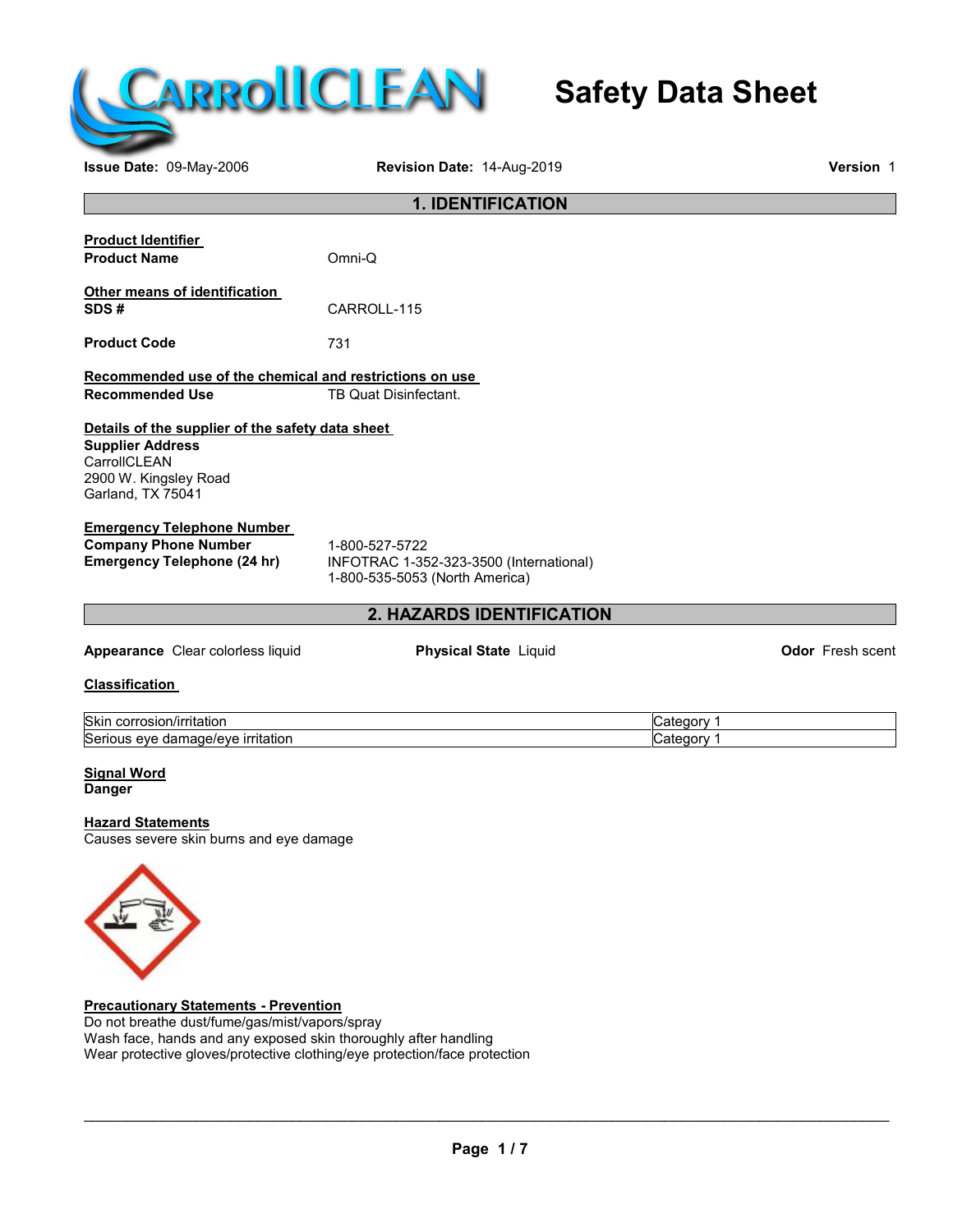#### $\overline{\phantom{a}}$  , and the contribution of the contribution of the contribution of the contribution of the contribution of the contribution of the contribution of the contribution of the contribution of the contribution of the **Precautionary Statements - Response**

IF IN EYES: Rinse cautiously with water for several minutes. Remove contact lenses, if present and easy to do. Continue rinsing Immediately call a poison center or doctor/physician

IF ON SKIN (or hair): Remove/Take off immediately all contaminated clothing. Rinse skin with water/shower

Wash contaminated clothing before reuse

If skin irritation persists: Get medical advice/attention

IF INHALED: Remove victim to fresh air and keep at rest in a position comfortable for breathing

Immediately call a poison center or doctor/physician

IF SWALLOWED: Call a poison center or doctor/physician

Rinse mouth

Do not induce vomiting

#### **Precautionary Statements - Storage**

Store locked up

#### **Precautionary Statements - Disposal**

Dispose of contents/container to an approved waste disposal plant

#### **Other Hazards**

Harmful to aquatic life with long lasting effects

# **3. COMPOSITION/INFORMATION ON INGREDIENTS**

| <b>Chemical Name</b>                   | CAS No           | Weight-%             |
|----------------------------------------|------------------|----------------------|
| Glycol Monobutyl Ether<br>Diethylene ' | 112-34-5         | $\overline{a}$<br>ຕ- |
| ⊺rade<br>Secret                        | ∍oprietar∨<br>Ρr |                      |

\*\*If Chemical Name/CAS No is "proprietary" and/or Weight-% is listed as a range, the specific chemical identity and/or percentage of composition has been withheld as a trade secret.\*\*

# **4. FIRST-AID MEASURES**

#### **First Aid Measures**

| <b>Eye Contact</b>                                                         | IF IN EYES: Rinse cautiously with water for several minutes. Remove contact lenses, if<br>present and easy to do. Continue rinsing. Immediately call a poison center or<br>doctor/physician.              |  |
|----------------------------------------------------------------------------|-----------------------------------------------------------------------------------------------------------------------------------------------------------------------------------------------------------|--|
| <b>Skin Contact</b>                                                        | IF ON SKIN (or hair): Remove/Take off immediately all contaminated clothing. Rinse skin<br>with water/shower. Wash contaminated clothing before reuse. If irritation persists, seek<br>medical attention. |  |
| <b>Inhalation</b>                                                          | IF INHALED: Remove victim to fresh air and keep at rest in a position comfortable for<br>breathing. Immediately call a poison center or doctor/physician.                                                 |  |
| Ingestion                                                                  | IF SWALLOWED: rinse mouth. Do NOT induce vomiting. Get medical attention.                                                                                                                                 |  |
| <b>Most important symptoms and effects</b>                                 |                                                                                                                                                                                                           |  |
| <b>Symptoms</b>                                                            | Causes severe skin burns and eye damage.                                                                                                                                                                  |  |
| Indication of any immediate medical attention and special treatment needed |                                                                                                                                                                                                           |  |
| <b>Notes to Physician</b>                                                  | Treat symptomatically.                                                                                                                                                                                    |  |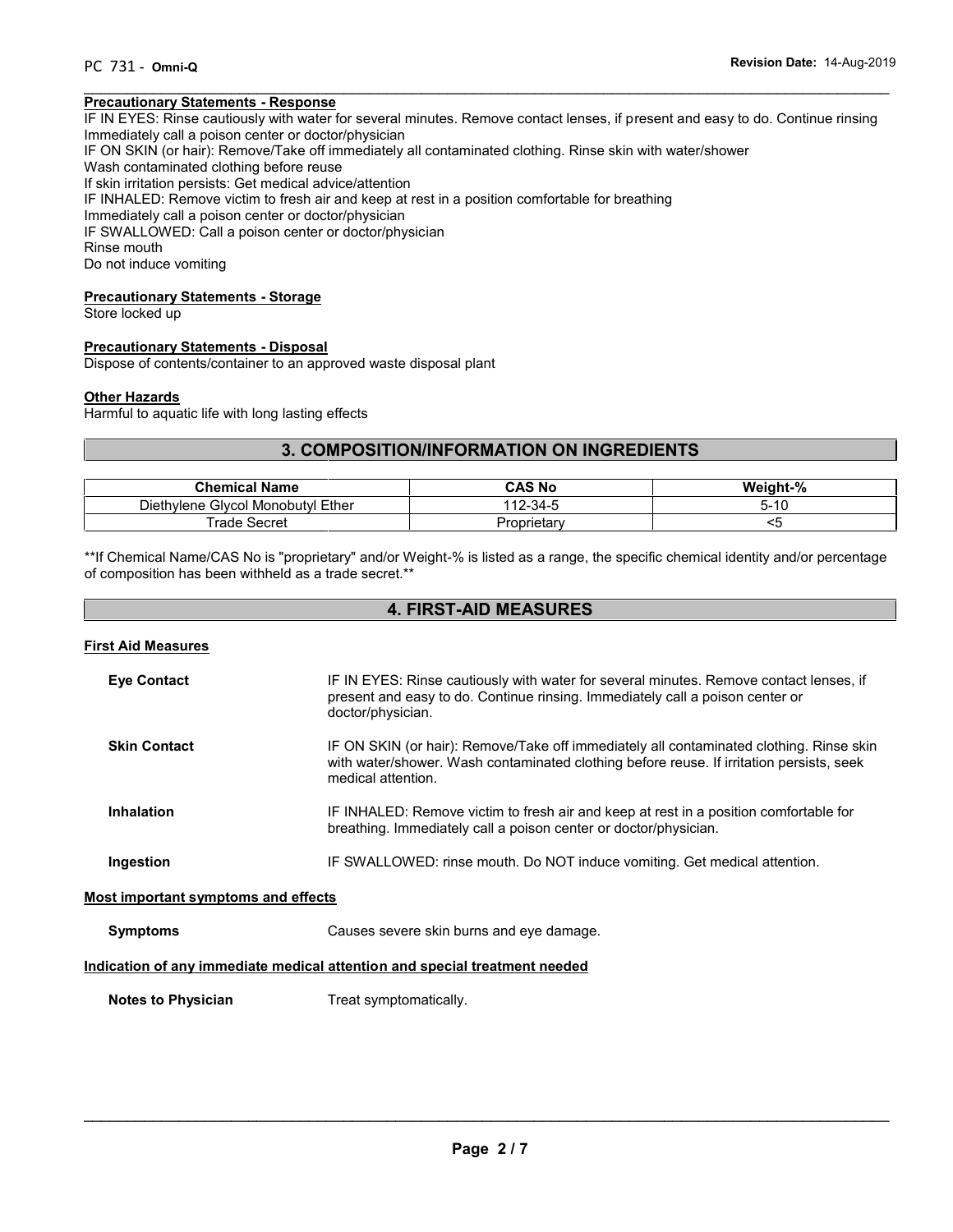# **5. FIRE-FIGHTING MEASURES**

 $\overline{\phantom{a}}$  , and the contribution of the contribution of the contribution of the contribution of the contribution of the contribution of the contribution of the contribution of the contribution of the contribution of the

#### **Suitable Extinguishing Media**

Use extinguishing measures that are appropriate to local circumstances and the surrounding environment.

**Unsuitable Extinguishing Media** Not determined.

#### **Specific Hazards Arising from the Chemical**

Product is not flammable.

#### **Protective equipment and precautions for firefighters**

As in any fire, wear self-contained breathing apparatus pressure-demand, MSHA/NIOSH (approved or equivalent) and full protective gear.

# **6. ACCIDENTAL RELEASE MEASURES**

#### **Personal precautions, protective equipment and emergency procedures**

| <b>Personal Precautions</b>      | Use personal protective equipment as required.                                                                                                                      |
|----------------------------------|---------------------------------------------------------------------------------------------------------------------------------------------------------------------|
| <b>Environmental Precautions</b> | Prevent from entering into soil, ditches, sewers, waterways and/or groundwater. See<br>Section 12, Ecological Information. See Section 13: DISPOSAL CONSIDERATIONS. |

#### **Methods and material for containment and cleaning up**

**Methods for Containment** Prevent further leakage or spillage if safe to do so.

**Methods for Clean-Up** Flood area with water and then mop up. Dispose of in accordance with federal, state and local regulations.

### **7. HANDLING AND STORAGE**

#### **Precautions for safe handling**

Advice on Safe Handling **Handle in accordance with good industrial hygiene and safety practice. Avoid contact with** skin, eyes or clothing. Do not breathe dust/fume/gas/mist/vapors/spray. Wash face, hands, and any exposed skin thoroughly after handling. Wear protective gloves/protective clothing and eye/face protection. Do not destroy or deface the label.

#### **Conditions for safe storage, including any incompatibilities**

| <b>Storage Conditions</b> | Keep container tightly closed and store in a cool, dry and well-ventilated place. Store<br>containers upright. Store locked up. |
|---------------------------|---------------------------------------------------------------------------------------------------------------------------------|
|                           |                                                                                                                                 |

**Incompatible Materials** Strong acids. Strong oxidizers. Anionic materials.

# **8. EXPOSURE CONTROLS/PERSONAL PROTECTION**

#### **Exposure Guidelines**

| .<br><b>Chemical Name</b> | <b>ACGIH</b><br><b>CLAP</b><br>ים ו | <b>OSHA PEL</b><br>--- | <b>NIOSH IDLH</b> |
|---------------------------|-------------------------------------|------------------------|-------------------|
| rade                      | . mg/m $\degree$                    | mq/m <sup>3</sup>      |                   |
| Secret                    | $\cdot$                             | -                      |                   |
| .                         |                                     |                        |                   |
|                           |                                     | $\cdot$                |                   |

#### **Appropriate engineering controls**

**Engineering Controls** Ensure adequate ventilation, especially in confined areas. Eyewash stations. Showers.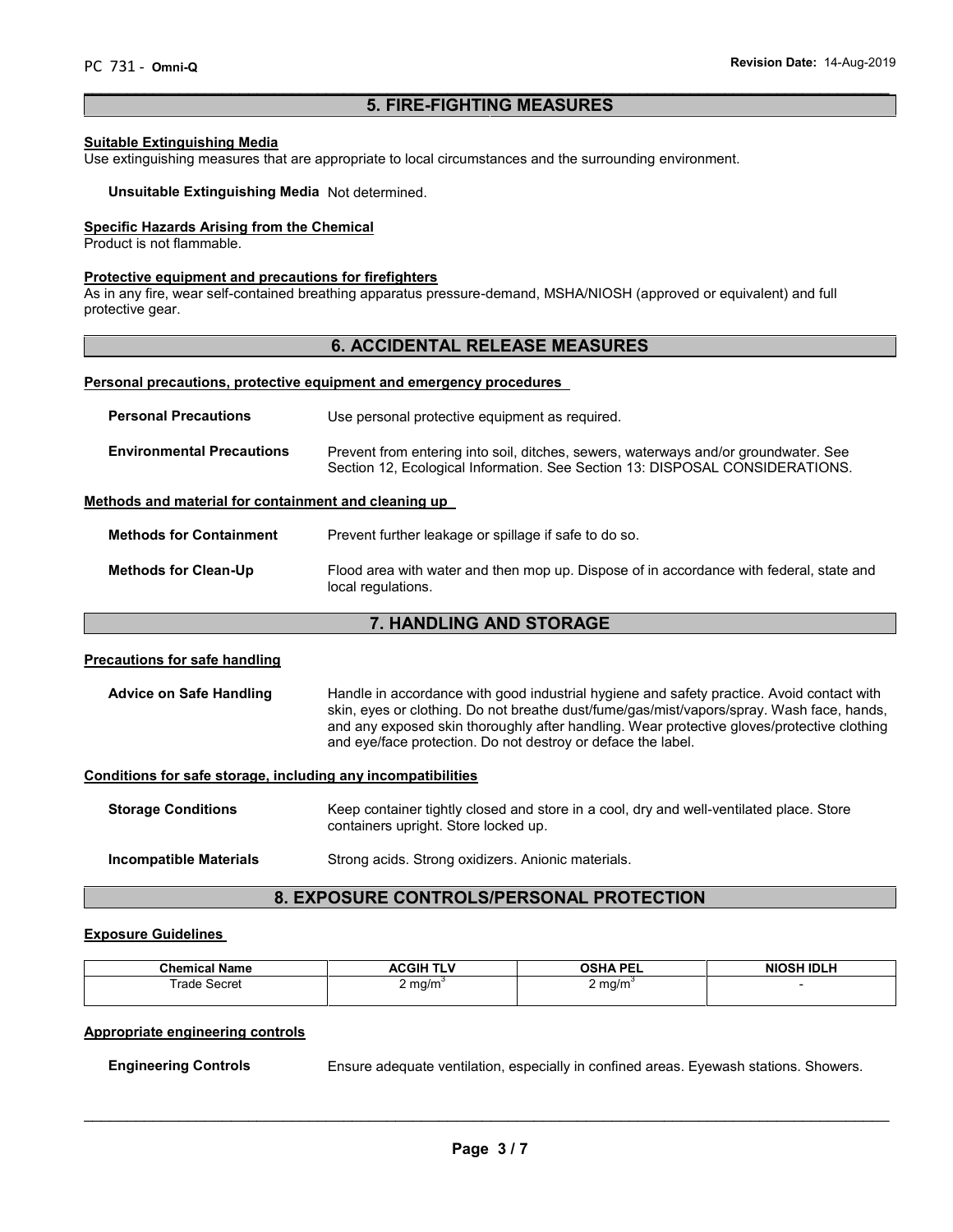#### **Individual protection measures, such as personal protective equipment**

| <b>Eve/Face Protection</b>      | Wear eye/face protection. Goggles.                         |
|---------------------------------|------------------------------------------------------------|
| <b>Skin and Body Protection</b> | Wear protective gloves and protective clothing.            |
| <b>Respiratory Protection</b>   | Ensure adequate ventilation, especially in confined areas. |

**General Hygiene Considerations** Handle in accordance with good industrial hygiene and safety practice.

# **9. PHYSICAL AND CHEMICAL PROPERTIES**

 $\overline{\phantom{a}}$  , and the contribution of the contribution of the contribution of the contribution of the contribution of the contribution of the contribution of the contribution of the contribution of the contribution of the

### **Information on basic physical and chemical properties**

| <b>Physical State</b><br><b>Appearance</b>                                                      | Liquid<br>Clear colorless liquid                          | Odor                  | Fresh scent<br>Not determined |
|-------------------------------------------------------------------------------------------------|-----------------------------------------------------------|-----------------------|-------------------------------|
| Color                                                                                           | Clear, colorless                                          | <b>Odor Threshold</b> |                               |
| <b>Property</b><br>рH                                                                           | Values<br>11.7                                            | Remarks • Method      |                               |
| <b>Melting Point/Freezing Point</b><br><b>Boiling Point/Boiling Range</b><br><b>Flash Point</b> | Not Applicable<br>Not determined<br>None (will not burn)  |                       |                               |
| <b>Evaporation Rate</b><br><b>Flammability (Solid, Gas)</b><br><b>Upper Flammability Limits</b> | Not determined<br>Liquid-Not Applicable<br>Not determined |                       |                               |
| <b>Lower Flammability Limit</b>                                                                 | Not determined                                            |                       |                               |
| <b>Vapor Pressure</b><br><b>Vapor Density</b>                                                   | Not Applicable<br>Not determined                          |                       |                               |
| <b>Specific Gravity</b><br><b>Water Solubility</b>                                              | 1.01<br>Completely soluble                                | $(1=Water)$           |                               |
| Solubility in other solvents<br><b>Partition Coefficient</b>                                    | Not determined<br>Not determined                          |                       |                               |
| <b>Auto-ignition Temperature</b><br><b>Decomposition Temperature</b>                            | Not determined<br>Not determined                          |                       |                               |
| <b>Kinematic Viscosity</b><br><b>Dynamic Viscosity</b><br><b>Explosive Properties</b>           | Not determined<br>Not determined<br>Not determined        |                       |                               |
| <b>Oxidizing Properties</b><br><b>VOC Content</b>                                               | Not determined<br>10.47%                                  |                       |                               |

# **10. STABILITY AND REACTIVITY**

#### **Reactivity**

Not reactive under normal conditions.

#### **Chemical Stability**

Stable under recommended storage conditions.

#### **Possibility of Hazardous Reactions**

None under normal processing.

#### **Conditions to Avoid**

Contact with incompatible materials. Keep out of reach of children.

#### **Incompatible Materials**

Strong acids. Strong oxidizers. Anionic materials.

#### **Hazardous Decomposition Products**

None known based on information supplied.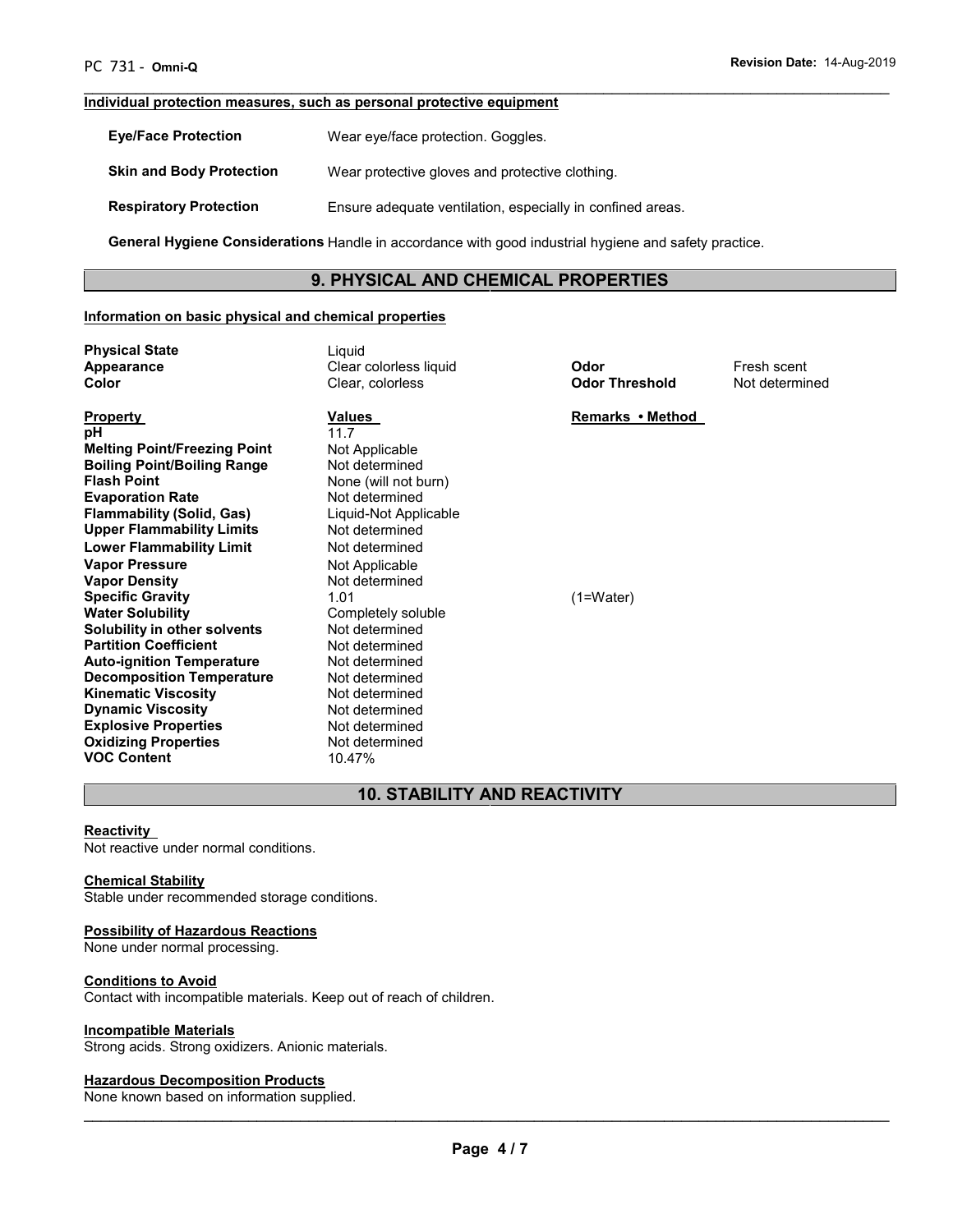# **11. TOXICOLOGICAL INFORMATION**

 $\overline{\phantom{a}}$  , and the contribution of the contribution of the contribution of the contribution of the contribution of the contribution of the contribution of the contribution of the contribution of the contribution of the

#### **Information on likely routes of exposure**

| <b>Product Information</b> |                                  |
|----------------------------|----------------------------------|
| <b>Eve Contact</b>         | Causes severe eye damage.        |
| <b>Skin Contact</b>        | Causes severe skin burns.        |
| <b>Inhalation</b>          | Avoid breathing vapors or mists. |
| Ingestion                  | Do not taste or swallow.         |

#### **Component Information**

| <b>Chemical Name</b>                          | Oral LD50            | <b>Dermal LD50</b>      | <b>Inhalation LC50</b>   |
|-----------------------------------------------|----------------------|-------------------------|--------------------------|
| Diethylene Glycol Monobutyl Ether<br>112-34-5 | $= 3384$ mg/kg (Rat) | $= 2700$ mg/kg (Rabbit) | $\overline{\phantom{a}}$ |
| <b>Trade Secret</b>                           | $= 10$ g/kg (Rat)    |                         |                          |
| Trade Secret                                  | $= 1378$ mg/kg (Rat) | $> 2$ g/kg (Rabbit)     | -                        |
| Trade Secret                                  | $= 600$ mg/kg (Rat)  |                         |                          |
| Trade Secret                                  | $= 7110$ mg/kg (Rat) |                         |                          |

# **Information on physical, chemical and toxicological effects**

**Symptoms** Please see section 4 of this SDS for symptoms.

### **Delayed and immediate effects as well as chronic effects from short and long-term exposure**

**Carcinogenicity** This product does not contain any carcinogens or potential carcinogens as listed by OSHA, IARC or NTP.

#### **Numerical measures of toxicity**

Not determined

# **12. ECOLOGICAL INFORMATION**

#### **Ecotoxicity**

Harmful to aquatic life with long lasting effects.

#### **Component Information**

| <b>Chemical Name</b>                             | Algae/aquatic plants                            | Fish                                                                                                   | <b>Toxicity to</b><br>microorganisms | <b>Crustacea</b>                                                           |
|--------------------------------------------------|-------------------------------------------------|--------------------------------------------------------------------------------------------------------|--------------------------------------|----------------------------------------------------------------------------|
| Diethylene Glycol Monobutyl<br>Ether<br>112-34-5 | 100: 96 h Desmodesmus<br>subspicatus mg/L EC50  | 1300: 96 h Lepomis<br>macrochirus mg/L LC50<br>static                                                  |                                      | 2850: 24 h Daphnia magna<br>mg/L EC50 100: 48 h<br>Daphnia magna mg/L EC50 |
| Trade Secret                                     | 1.01: 72 h Desmodesmus<br>subspicatus mg/L EC50 | 41: 96 h Lepomis<br>macrochirus mg/L LC50<br>static 59.8: 96 h Pimephales<br>promelas mg/L LC50 static |                                      | 610: 24 h Daphnia magna<br>mg/L EC50                                       |
| Trade Secret                                     |                                                 | 210: 96 h Brachydanio rerio<br>mg/L LC50 semi-static 210:<br>96 h Brachydanio rerio mg/L<br>LC50       |                                      | 216: 96 h Daphnia magna<br>mg/L EC50                                       |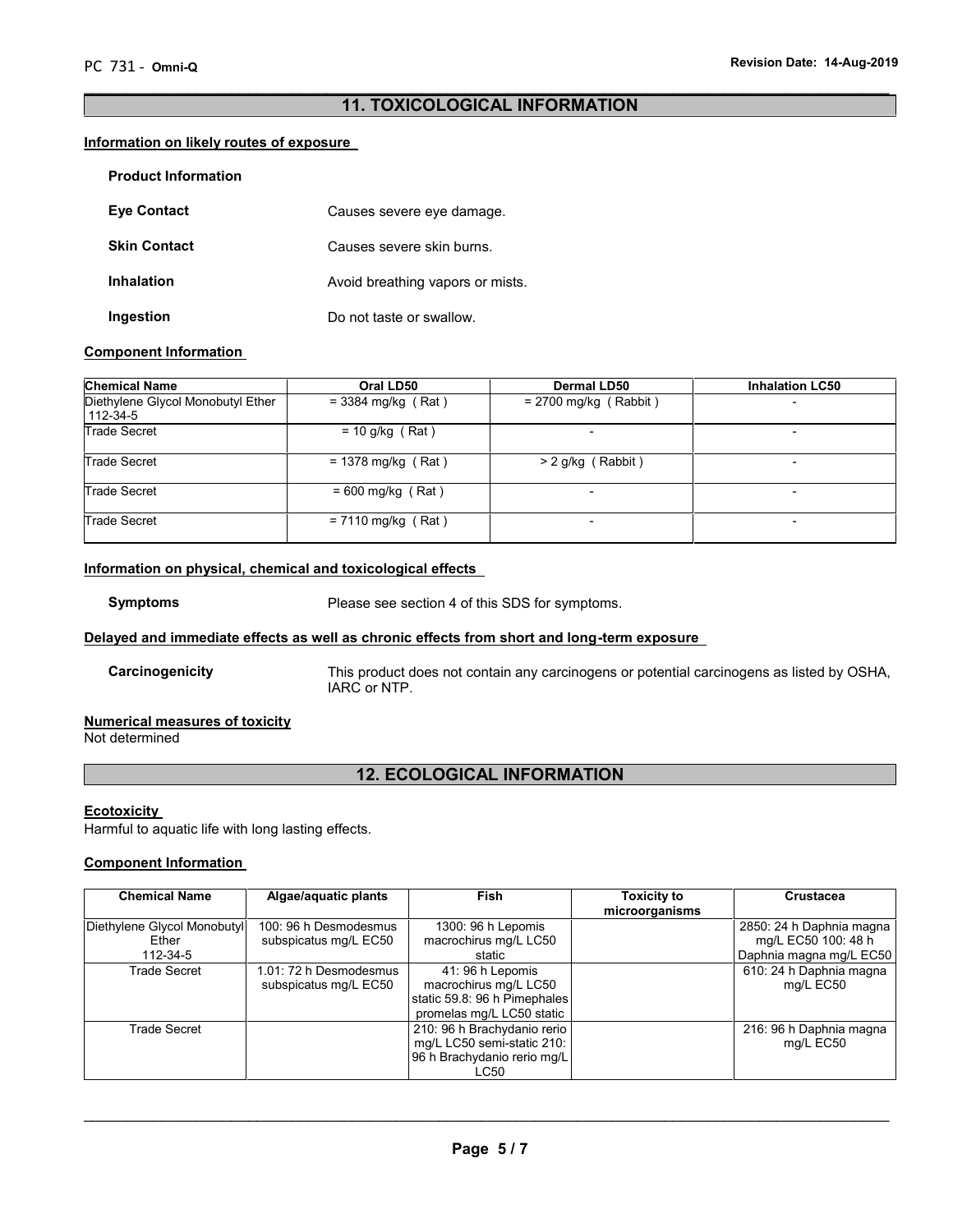#### **Persistence/Degradability** Not determined.

**Bioaccumulation** Not determined.

**Mobility**

Not determined

# **Other Adverse Effects**

Not determined

# **13. DISPOSAL CONSIDERATIONS**

 $\overline{\phantom{a}}$  , and the contribution of the contribution of the contribution of the contribution of the contribution of the contribution of the contribution of the contribution of the contribution of the contribution of the

# **Waste Treatment Methods**

| <b>Disposal of Wastes</b>              | Disposal should be in accordance with applicable regional, national and local laws and<br>regulations.                         |  |
|----------------------------------------|--------------------------------------------------------------------------------------------------------------------------------|--|
| <b>Contaminated Packaging</b>          | Disposal should be in accordance with applicable regional, national and local laws and<br>regulations.                         |  |
|                                        | <b>14. TRANSPORT INFORMATION</b>                                                                                               |  |
| <b>Note</b>                            | Please see current shipping paper for most up to date shipping information, including<br>exemptions and special circumstances. |  |
| <u>DOT</u>                             | Not regulated                                                                                                                  |  |
| <b>ATAI</b>                            | Not regulated                                                                                                                  |  |
| <b>IMDG</b><br><b>Marine Pollutant</b> | This material may meet the definition of a marine pollutant                                                                    |  |

# **15. REGULATORY INFORMATION**

# **International Inventories**

**TSCA** One or more ingredient(s) in this product is listed on the TSCA inventory

**Legend:**

*TSCA - United States Toxic Substances Control Act Section 8(b) Inventory*

# **US Federal Regulations**

# **SARA 313**

| <b>Chemical Name</b>                                                                 | CAS No     | Weight-% | <b>SARA 313</b><br><b>Threshold</b><br>Values %<br>70 |
|--------------------------------------------------------------------------------------|------------|----------|-------------------------------------------------------|
| . Givcol Monobutvi Ether<br>12-34-5<br>110<br>Diethylene<br>$\overline{\phantom{0}}$ | 10<br>-34- | ъ.<br>u  | . .                                                   |

# **US State Regulations**

# **California Proposition 65**

This product does not contain any Proposition 65 chemicals.